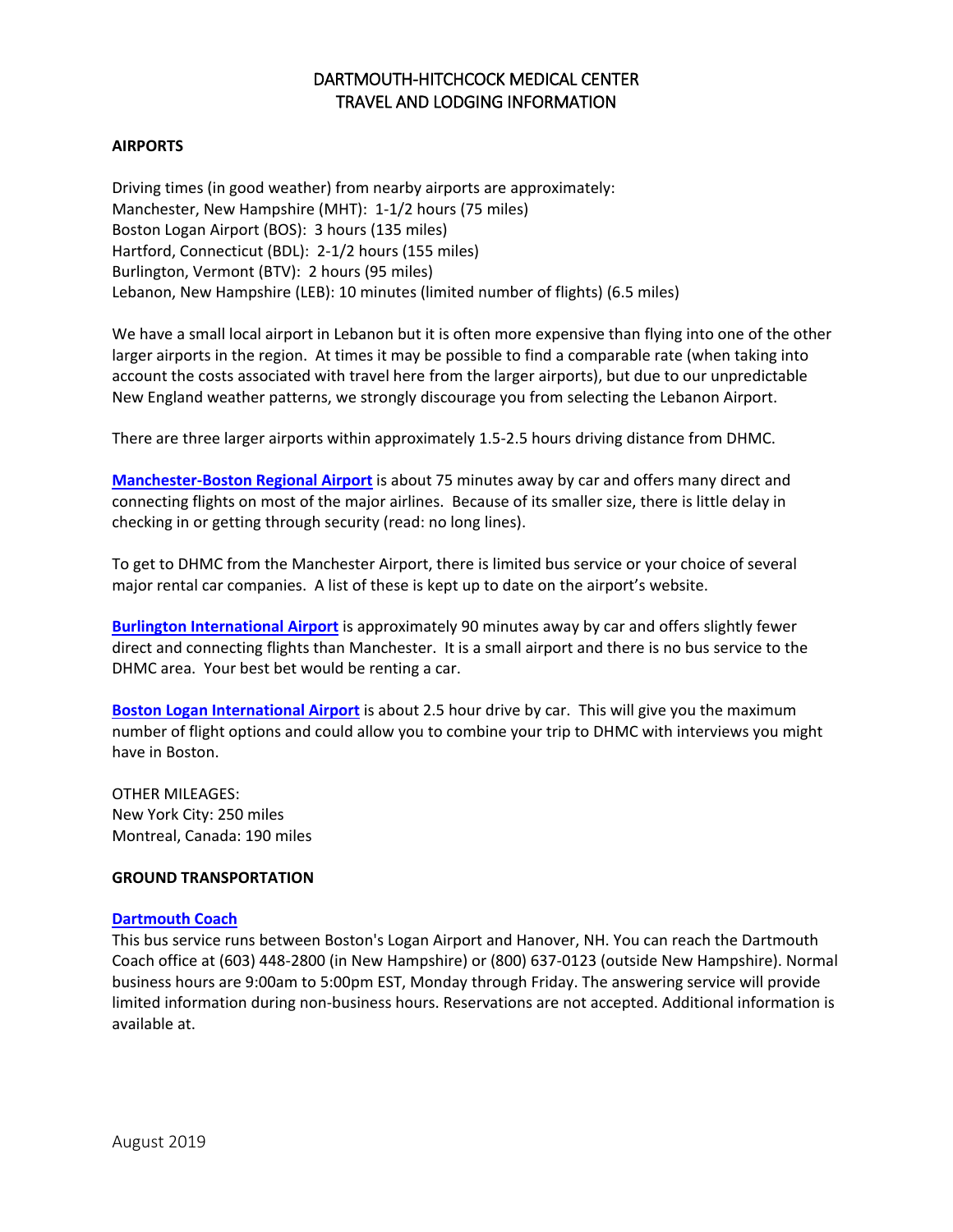#### **[Upper Valley Ride \(UVRIDE\)](http://uvride.com/?reqp=1&reqr=nzcdYaEvLaE5pv5jLab=)**

Upper Valley Ride offers a shuttle 5 times per day to/from Manchester-Regional Airport and Boston-Logan. Also, they offer car service to Boston-Logan, Manchester, Lebanon and Burlington Airports. Call (603) 448-4004 or visit their website for more info.

### **Vermont Transit Bus**

This bus company offers service to Burlington, Vermont, Concord and Manchester New Hampshire, and Boston, Massachusetts. Call (800) 864-6811 or visit their website for schedule and price information.

### **[Advanced Transit](http://www.advancetransit.com/)**

AT is a free public commuter bus service covering towns in the Upper Valley area including Hanover, Lebanon, West Lebanon, Enfield and Canaan in New Hampshire and White River Junction, Norwich, Wilder, and Hartford Village in Vermont. Service hours vary by destination, but generally run from 6:00 am until 6:45 pm Monday through Friday with no service on the weekends. Call (802) 295-1824 for schedule and route information or visit their Web site.

### **[Amtrak Train Station](http://www.amtrak.com/)**

Call (800) USA-RAIL for schedule and price information or visit their Web site at:

### **Uber/Lyft**

There are very limited drivers in our area! Please be aware as you may not be able to find a ride!

### **LODGING**

We have secured special rates for four hotels that are within three miles of the hospital. All offer complimentary wireless internet and most offer shuttle service that could provide transportation to/from DHMC and/or the Dartmouth Coach Lebanon stop or other nearby locations (please contact the hotel directly to confirm this and to make arrangements). **Rates subject to change based on season and availability**

# **Courtyard Hanover Lebanon**

<http://www.marriott.com/hotels/travel/lebcy-courtyard-hanover-lebanon/>

\$139/night October, \$119/night, November through February. To book, call 603-676-5988 and ask for the DHMC Residency Rate. \*\*Has shuttle service that can pick you up at Lebanon airport, bring you to dinner the night before, and take you to and from the hospital for your interview!

#### **Element Hotel by Westin**

# <http://www.elementhanoverlebanon.com/>

\$139/night October, \$119/night, November through February. To book, call 603-676-5988 and ask for the DHMC Residency Rate. \*\*Has shuttle service that can pick you up at Lebanon airport, bring you to dinner the night before, and take you to and from the hospital for your interview!

#### **Residence Inn by Marriott**

<http://www.marriott.com/hotels/hotel-photos/lebri-residence-inn-hanover-lebanon/>

\$139/night October, \$119/night, November through February. To book, call 603-676-5988 and ask for the DHMC Residency Rate. \*\*Has shuttle service that can pick you up at Lebanon airport, bring you to dinner the night before, and take you to and from the hospital for your interview!

#### **Hanover Inn**

<http://www.hanoverinn.com/>